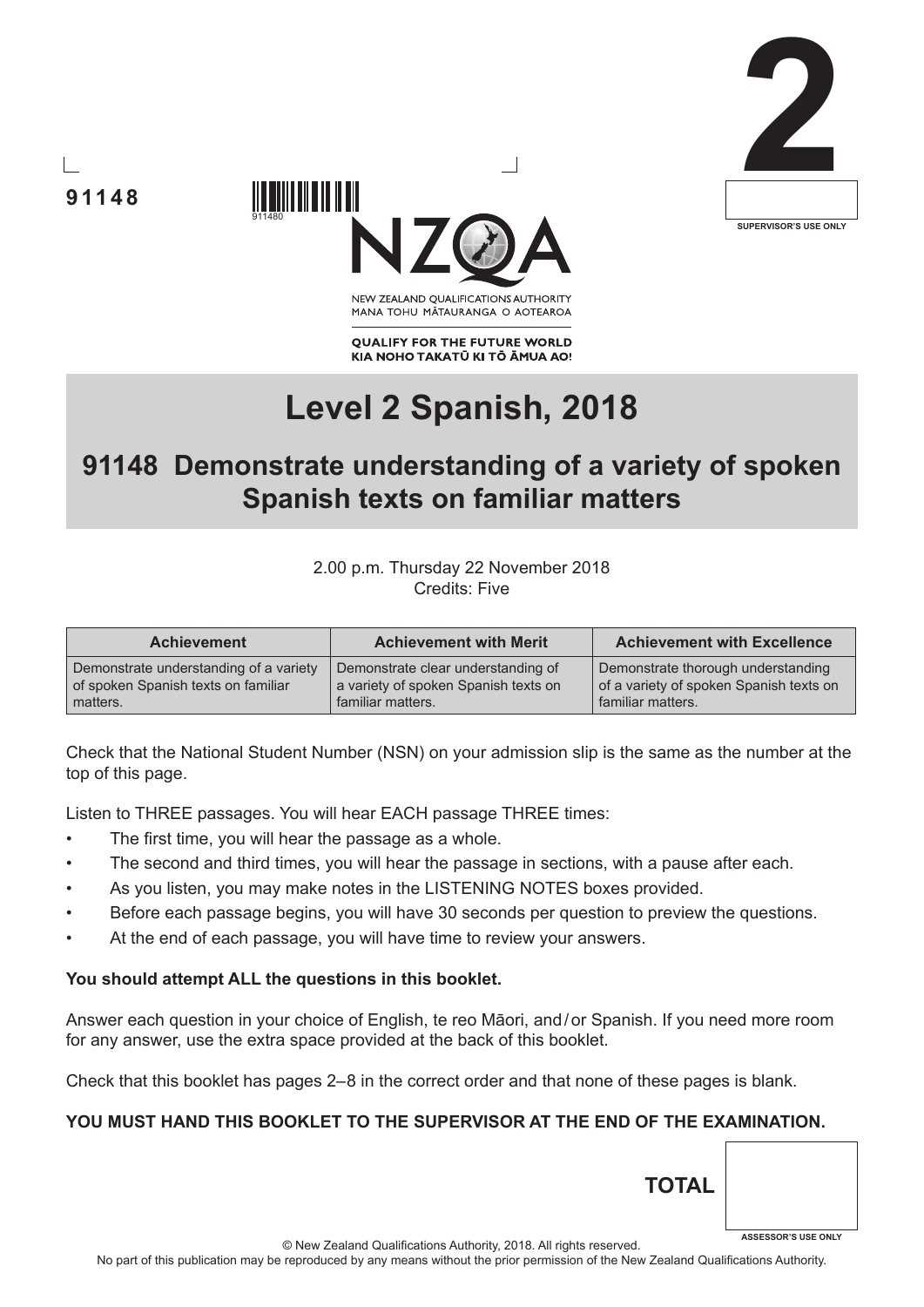### **FIRST PASSAGE:** *Una tienda verde en la capital* **A green shop in the capital**

Listen to a commentary about a new store in Madrid. Question One is based on this passage. Use the information you hear to answer the question in your choice of English, te reo Māori, and/or Spanish. You now have 30 seconds to read the question.

**LISTENING NOTES**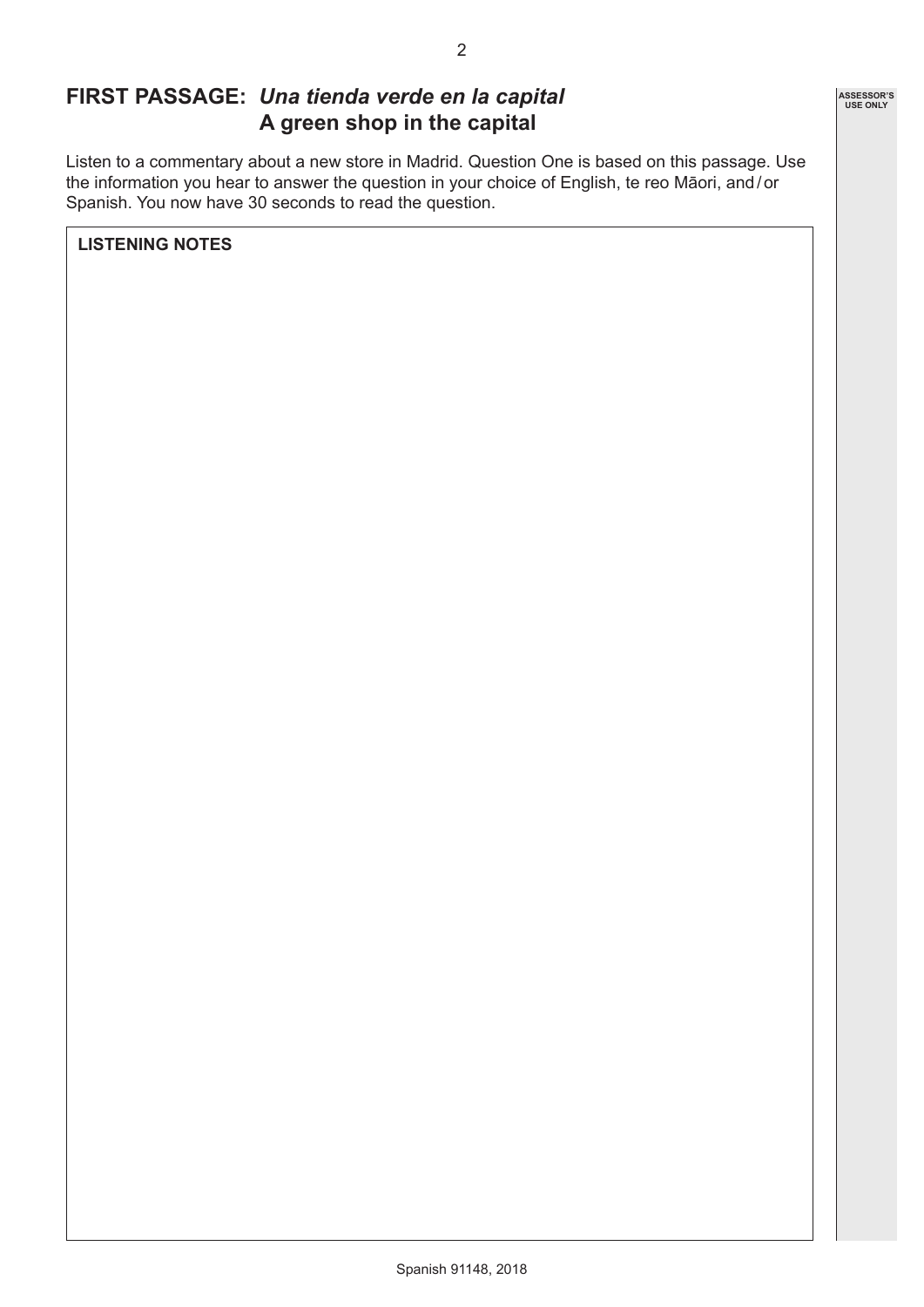3

**ASSESSOR'S USE ONLY**

#### **QUESTION ONE**

Remember to support your answers with evidence from the passage.

(a) According to Greenpeace, how are we affecting the environment?

(b) Explain why you would, or would not, support the Ecoalf store. Justify your answer, making direct references to the passage.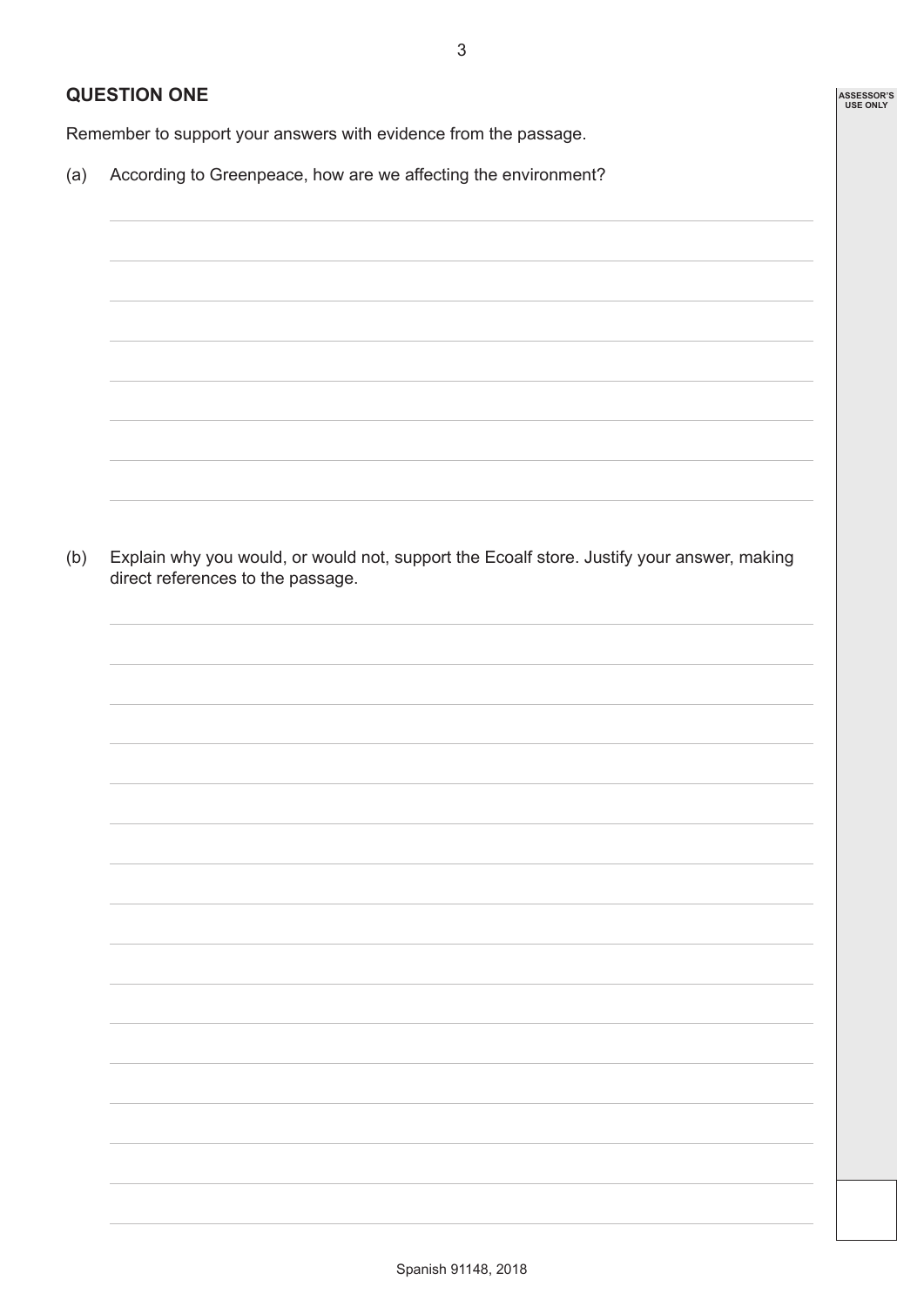#### **SECOND PASSAGE:** *Arte callejero en Buenos Aires* **Street art in Buenos Aires**

Listen to an interview with two street artists, Ana and Nico, from Buenos Aires in Argentina. Question Two is based on this passage. Use the information you hear to answer the question in your choice of English, te reo Māori, and/or Spanish. You now have 30 seconds to read the question.

#### **Glossed vocabulary**

un cuadro a painting or artwork in a frame los rostros faces

#### **LISTENING NOTES**

4

**ASSESSOR'S USE ONLY**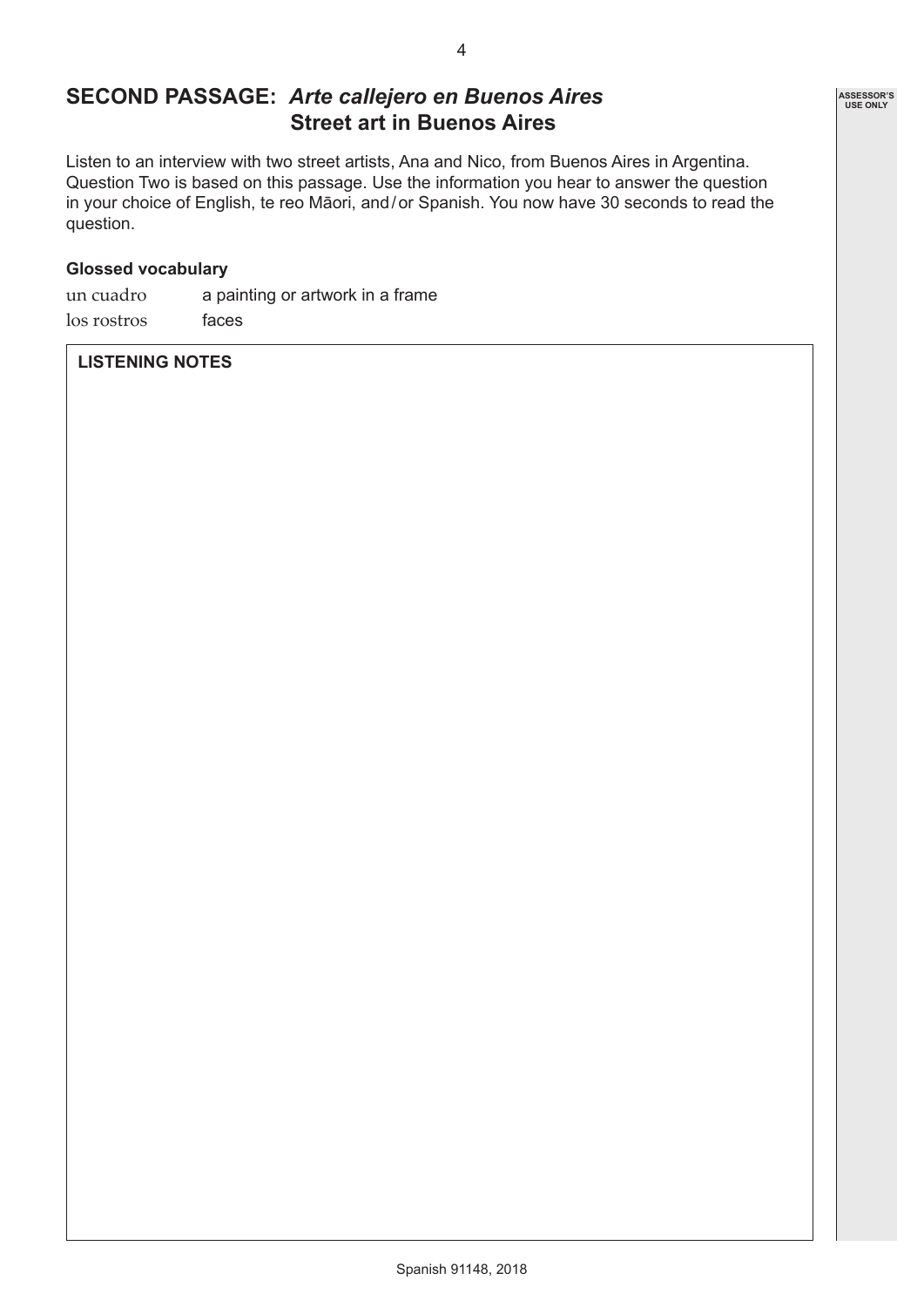5

**ASSESSOR'S USE ONLY**

#### **QUESTION TWO**

Remember to support your answers with evidence from the passage.

(a) What are the benefits of street art, according to the artists?

(b) What are the disadvantages of street art, according to the artists?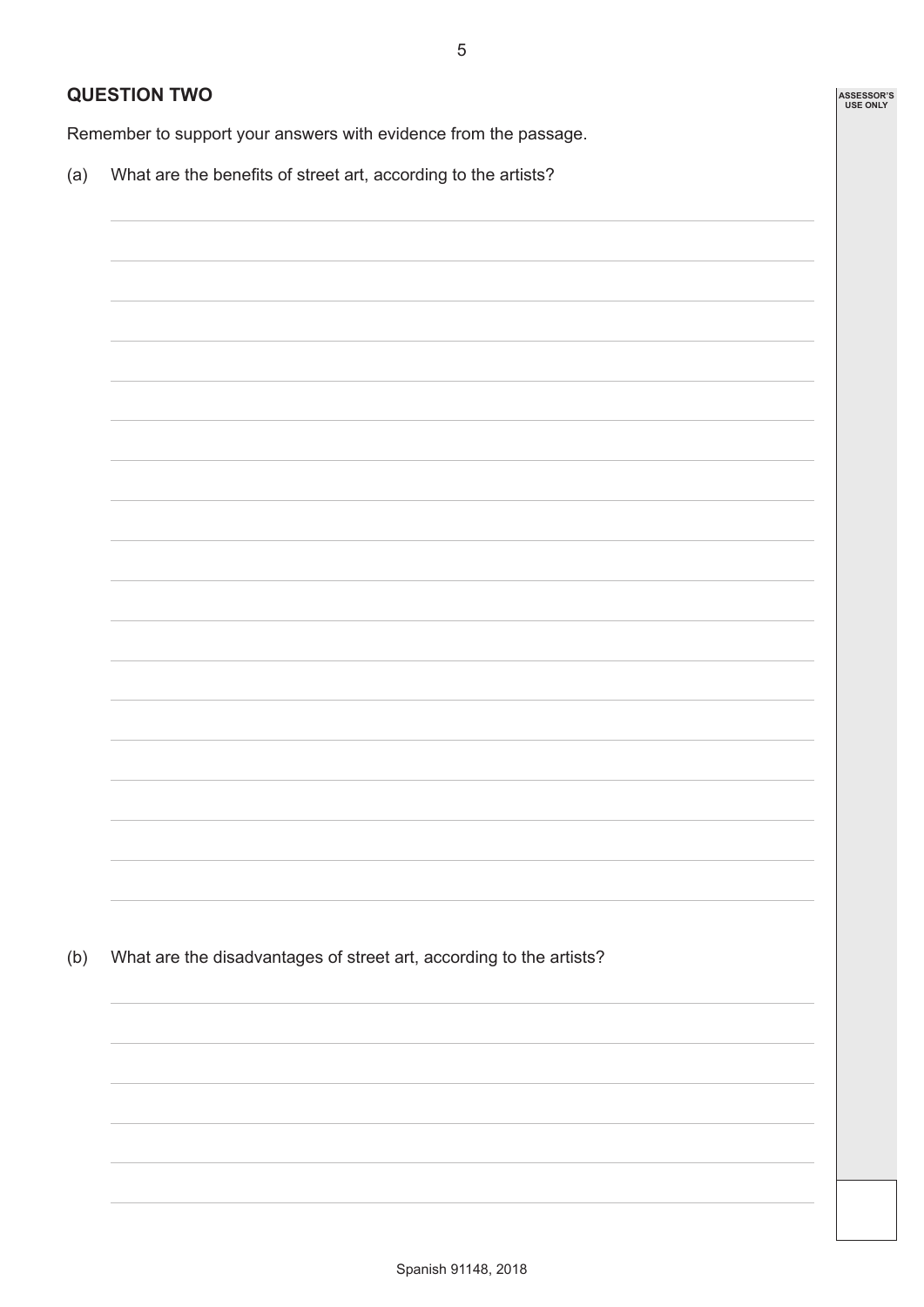**ASSESSOR'S USE ONLY**

## **THIRD PASSAGE:** *Comprar por internet* **/Shopping online**

Listen to a podcast about new trends in shopping. Question Three is based on this passage. Use the information you hear to answer the question in your choice of English, te reo Māori, and/or Spanish. You now have 30 seconds to read the question.

#### **Glossed vocabulary**

el pago payment

#### **LISTENING NOTES**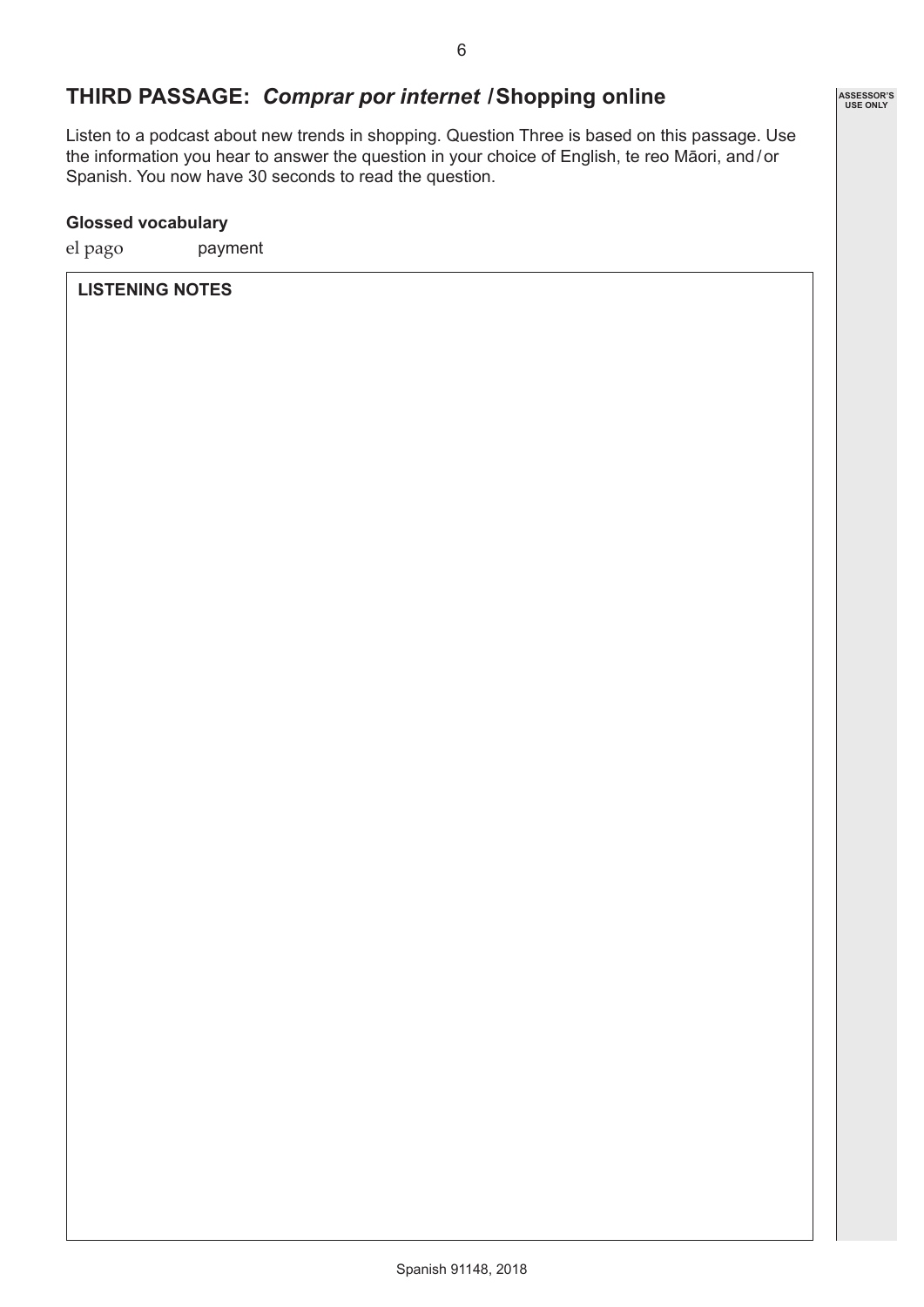#### **QUESTION THREE**

Remember to support your answer with evidence from the passage.

Based on what you have heard in the passage, how might online shopping affect an internet shopper's financial situation?

| ASSESSOR'S<br>USE ONLY |
|------------------------|
|                        |
|                        |
|                        |